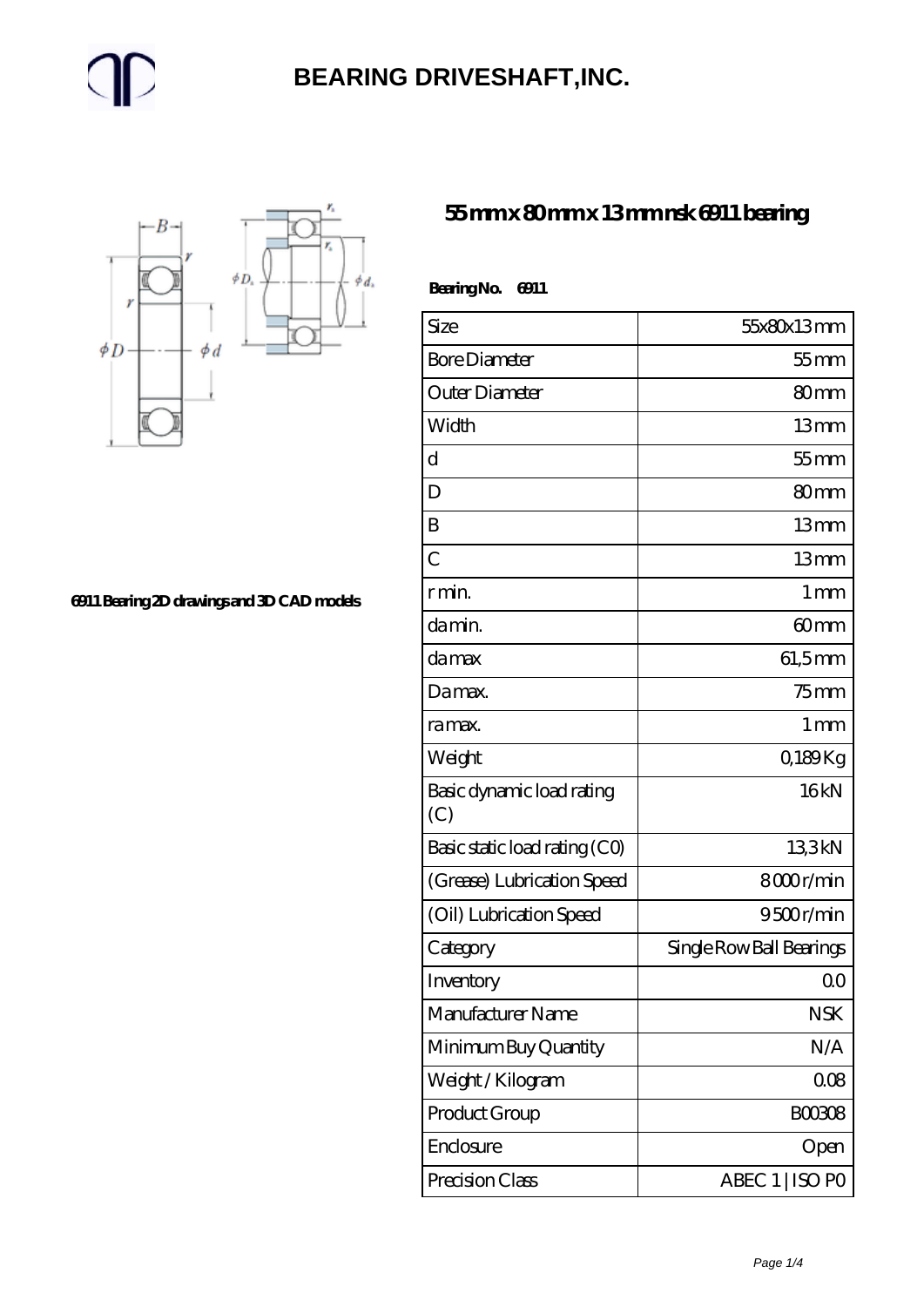# $\mathbb{P}$

## **[BEARING DRIVESHAFT,INC.](https://trendco-vick.com)**

| Maximum Capacity / Filling<br>Slot | No                                                                                                                                                                           |
|------------------------------------|------------------------------------------------------------------------------------------------------------------------------------------------------------------------------|
| Rolling Element                    | <b>Ball Bearing</b>                                                                                                                                                          |
| Snap Ring                          | No                                                                                                                                                                           |
| <b>Internal Special Features</b>   | No                                                                                                                                                                           |
| Cage Material                      | Steel                                                                                                                                                                        |
| <b>Internal Clearance</b>          | CO-Medium                                                                                                                                                                    |
| Inch - Metric                      | Metric                                                                                                                                                                       |
| Long Description                   | 55MM Bore; 80MM<br>Outside Diameter; 13MM<br>Outer Race Diameter;<br>Open; Ball Bearing, ABEC 1<br>ISO PO, No Filling Slot; No<br>Snap Ring, No Internal<br>Special Features |
| Category                           | Single Row Ball Bearing                                                                                                                                                      |
| <b>UNSPSC</b>                      | 31171504                                                                                                                                                                     |
| Harmonized Tariff Code             | 8482105068                                                                                                                                                                   |
| Noun                               | Bearing                                                                                                                                                                      |
| Keyword String                     | Ball                                                                                                                                                                         |
| Manufacturer URL                   | http://www.nskamericas.co<br>m                                                                                                                                               |
| Manufacturer Item Number           | 6911                                                                                                                                                                         |
| Weight / LBS                       | 0.183                                                                                                                                                                        |
| Outside Diameter                   | 315Inch   80Millimeter                                                                                                                                                       |
| Outer Race Width                   | 0512Inch   13Millimeter                                                                                                                                                      |
| Bore                               | 2165Inch   55 Millimeter                                                                                                                                                     |
| bore diameter:                     | $55$ mm                                                                                                                                                                      |
| static load capacity:              | 13300N                                                                                                                                                                       |
| outside diameter:                  | 80 <sub>mm</sub>                                                                                                                                                             |
| precision rating                   | ABEC 1 (ISO Class<br>Normal)                                                                                                                                                 |
| overall width:                     | 13mm                                                                                                                                                                         |
| finish/coating                     | Uncoated                                                                                                                                                                     |
| bore type:                         | Round                                                                                                                                                                        |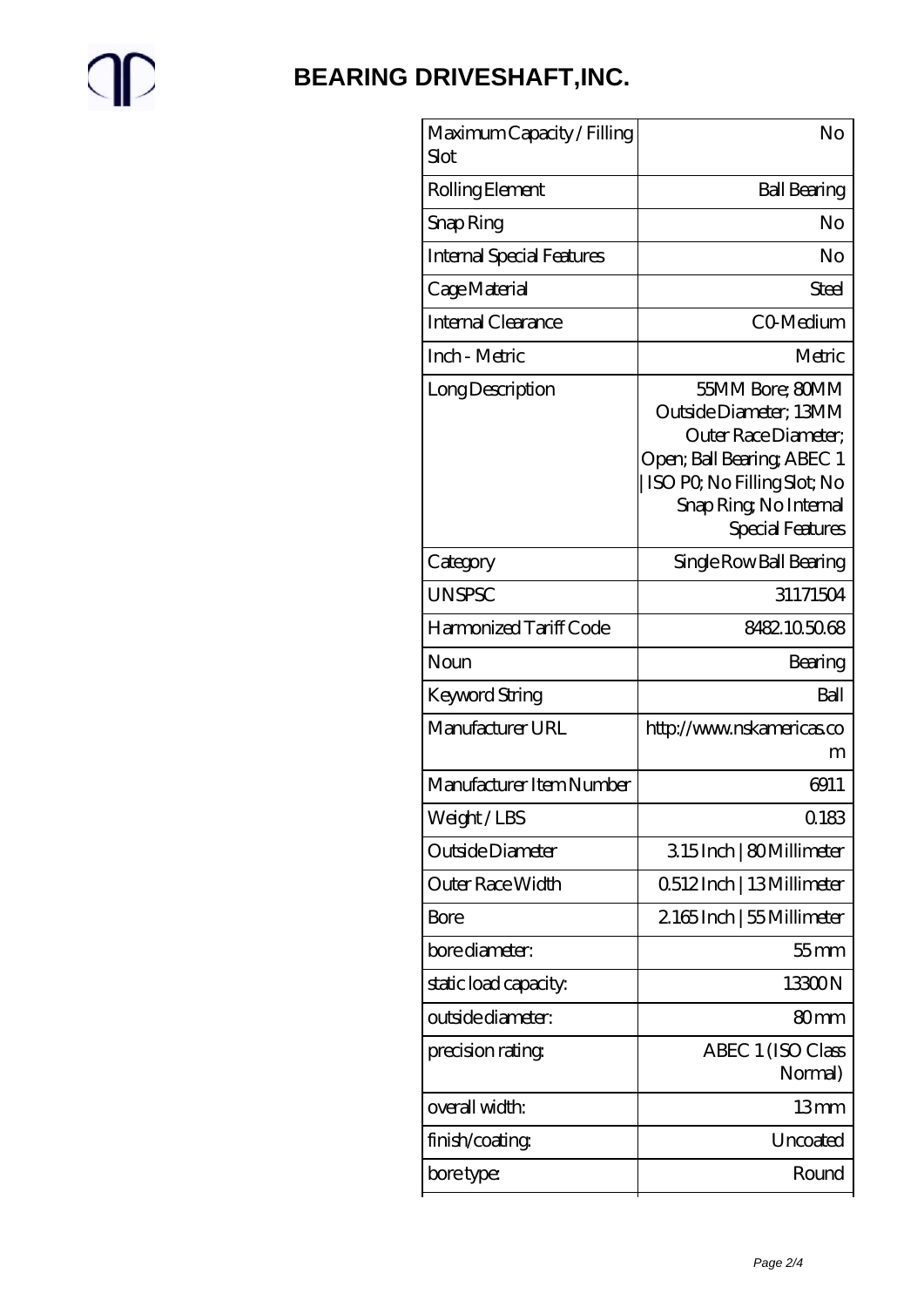$\mathbb{P}$ 

## **BEARING DRIVESHAFT, INC.**

| cage material:                  | <b>Steel</b>              |
|---------------------------------|---------------------------|
| closure type:                   | Open                      |
| outer ring width:               | 13mm                      |
| rowtype & fill slot:            | Single Row Non-Fill Slot  |
| fillet radius                   | 1 <sub>mm</sub>           |
| internal clearance:             | CO                        |
| maximum rpm:                    | 9500RPM                   |
| operating temperature<br>range: | Maximum of $+250^\circ$ F |
| series                          | $\Theta$                  |
| dynamic load capacity.          | 16000N                    |
| <b>SRI</b>                      | 37                        |
| hidYobi                         | 6911                      |
| LangID                          | 1                         |
| D                               | 80                        |
| <b>SREX</b>                     | 002                       |
| $\mathbf{B}$                    | 13                        |
| damin                           | $\infty$                  |
| hidTable                        | ecat_NSRDGB               |
| Oil rpm                         | 9500                      |
| <b>SRE</b>                      | 37                        |
| mass                            | 0.189                     |
| GRS rpm                         | 8000                      |
| ra                              | 1                         |
| <b>SRIX</b>                     | 002                       |
| $D_a$                           | 75                        |
| <b>SRIN</b>                     | $-0.02$                   |
| CO                              | 133                       |
| fo                              | 162                       |
| <b>SREN</b>                     | $-0.02$                   |
| DE                              | 74644                     |
| Prod_Type3                      | DGBB_SR_OT                |
| DA                              | 7.144                     |